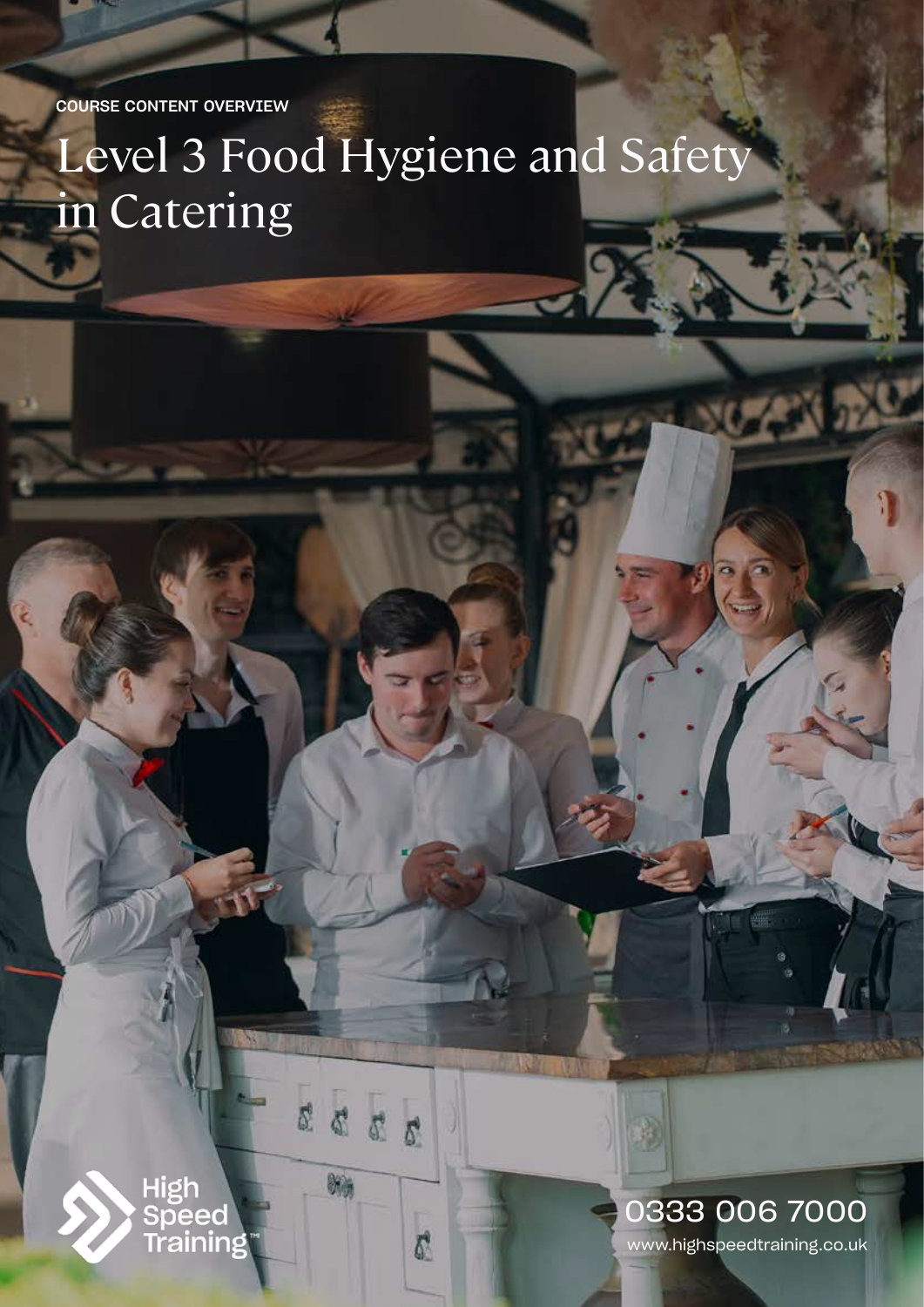The European Union Regulation (EC) No 852/2004 on the hygiene of foodstuffs requires food handlers of all levels, including managers and supervisors, to be appropriately trained in how to carry out their roles safely.

This Level 3 Food Hygiene and Safety in Catering course ensures that you comply with this regulation and provides learners with information on how to adhere to food safety legislation in a catering premises, how to promote good food hygiene practices amongst workers and how to contribute towards towards the implementation of an effective HACCP food safety management system. It also outlines your responsibilities in regard to food safety hazards, food storage, food preparation, temperature control and personal hygiene.

#### **Module One - Introduction and Supervising Food Safety**

This module introduces the key terms and issues that surround supervising a food catering business. The module also looks at why food safety is so important and how supervisors are responsible for reducing risks.

- Key terms
- Why is food safety important?
- Which foods cause illness?
- Who is most at risk?
- Roles of responsibility

# **Module Two - Food Safety Legislation**

This module explains your legal responsibilities and looks at how the law is enforced should your business not comply. The module looks at the specific legal responsibilities of supervisors and managers.

- Food hygiene and the law
- Food safety management systems
- Enforcing the law
- Working with authorised officers
- Notices
- Fines and prosecution
- Due diligence
- Supervisor responsibilities
- Investigating outbreaks of food-borne illness

#### **Module Three - Physical Contamination**

This module looks at the first of the four main types of food safety hazards - physical contamination. It provides information on how contamination can occur in a catering premises and what control measures can be put in place in order to prevent physical contamination.

- Physical contamination
- The 6 Ps
- Controlling physical contamination
- Detecting contaminants

#### **Module Four - Chemical Contamination and Non-Bacterial Food Poisoning**

This module looks at the second of the four main types of food safety hazards - chemical contamination. It provides information on the different forms of chemical contamination and how to control it and also looks at non-bacterial food poisoning.

- Chemical contamination
- Acrylamide
- Scombrotoxic food poisoning
- Poisonous ingredients
- Metals
- Mycotoxins
- Food safe packaging
- Chemical food poisoning
- Controlling chemical contamination

#### **Module Five - Allergenic Contamination**

This module looks at the third of the four main types of food safety hazards - allergenic contamination. It provides information on how to control allergenic contamination, the laws and policies surrounding allergens, safe food storage and distribution of allergenic and non-allergenic foods.

- What is a food allergy?
- Anaphylactic shock
- The 14 named food allergens
- Allergen labelling laws
- Natasha's law
- Allergenic cross-contamination
- Controlling allergenic contamination
- Allergen policy
- Allergens and food deliveries
- Allergens in food distribution and storage

#### **Module Six - Microbial Contamination**

This module looks at the fourth of the four main types of food safety hazards - microbial contamination. It provides information on the risks caused by spoilage bacteria, the optimum conditions for bacterial growth and control measures that need to be in place to prevent this.

- Why is microbial contamination a risk?
- Food spoilage
- Bacterial growth
- Bacterial spores
- Toxins
- Cross-contamination
- Controlling microbial contamination
- Cooking instructions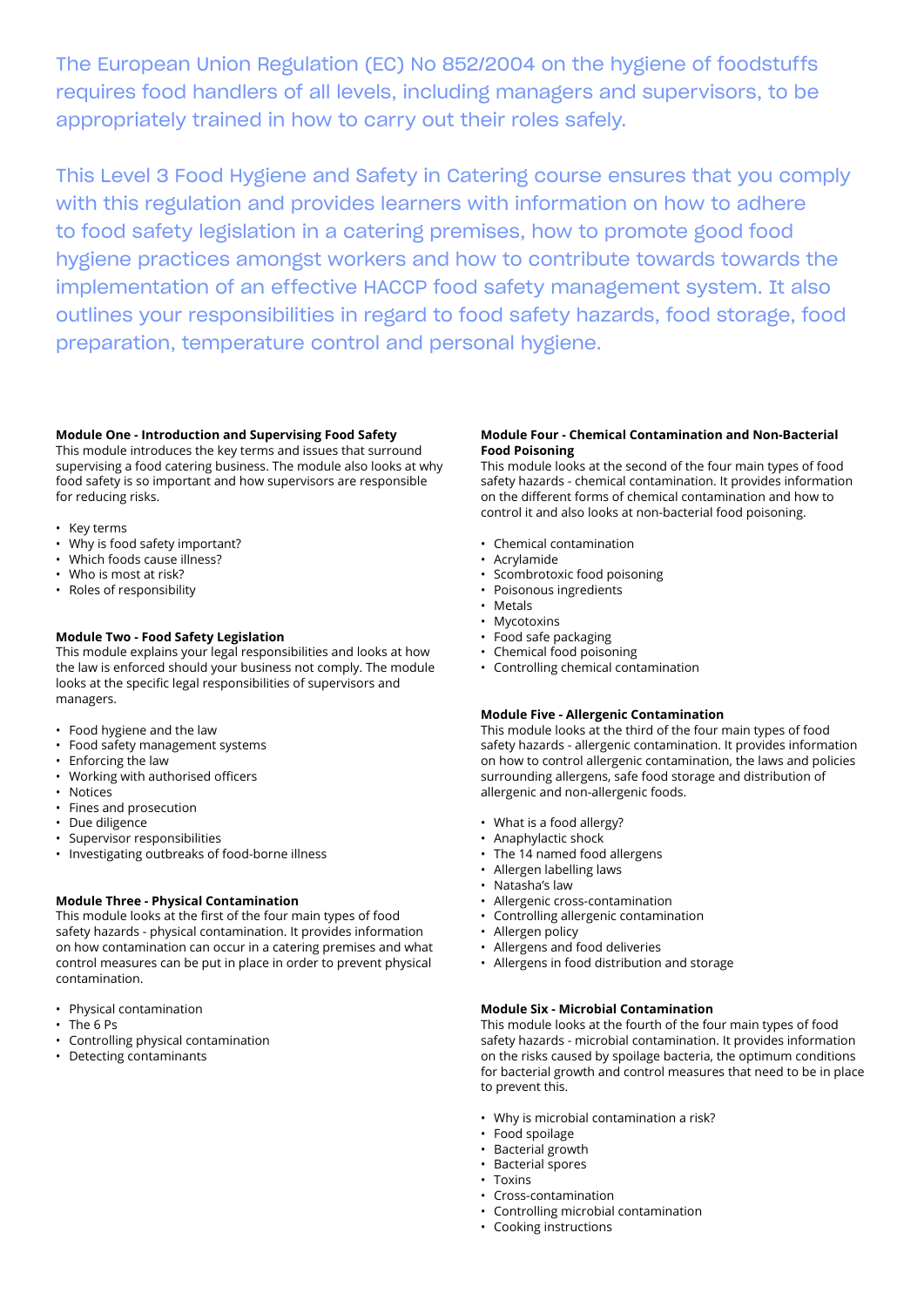# **Module Seven - Food Poisoning and Food-Borne Diseases**

This module closely examines food poisoning, food-borne diseases and viruses and explains the sources, onset period, symptoms and control measures of each type of bacteria.

- What is food poisoning?
- Salmonella
- Clostridium perfringens
- Staphylococcus aureus
- Bacillus cereus
- Escherichia coli (E. coli)
- Clostridium botulinum
- Food borne diseases
- Campylobacter enteritis
- Escherichia coli O157
- Listeria monocytogenes
- Typhoid and paratyphoid
- Dysentery (shigella)
- Viral contamination

#### **Module Eight - Food Deliveries, Storage and Preservation**

This module looks at the essential food safety precautions when accepting food deliveries and the importance of using reputable suppliers. It also explains how to safely store food in your premises and methods of food preservation that can help keep your food safe.

- Food deliveries
- Reputable suppliers
- Traceability
- Stock control
- Use by dates
- Best before dates
- Food storage
- Food service and display
- Types of food preservation
- Methods of preservation

#### **Module Nine - Temperature Control**

This module explains the critical temperatures that must be adhered to in regard to food storage, cooking and hot or cold holding food. It also explains how to correctly take the temperature of food using a temperature probe, details the different types of temperature measuring equipment and the necessity of keeping records.

- Safe temperatures
- Fridge temperature
- Freezer temperature
- Seasonal weather
- Cooking temperature
- Reheating food
- Cooling food
- Cold and hot holding
- Cook-chill
- Cook-freeze
- Measuring equipment
- How to take food temperatures
- Taking food temperatures correctly
- Air temperature

# **Module Ten - Premises and Equipment Design**

This module looks at how a premises should be designed, including looking at the materials a food premises should be made of, to ensure good food safety and hygiene practices. It also covers the utilities, fixtures and equipment that should be provided and how you can ensure these are appropriate for the workplace.

- The principles of design
- Suitable workplace materials
- Lighting and ventilation
- Utilities
- Work equipment
- Fixtures and fittings
- Food storage areas

#### **Module Eleven - Waste Management and Cleaning**

This module explains the importance of having a regular cleaning schedule in place and the benefits of correct cleaning and waste disposal. It also outlines the different cleaning methods and chemicals that you can safely use in order to keep your premises clean and tidy at all times.

- Storing waste
- Waste removal
- Waste review
- Benefits of cleaning
- Supervising cleaning
- Types of cleaning
- Six stages of cleaning
- Cleaning chemicals
- Cleaning work equipment and surfaces
- Cleaning schedules

#### **Module Twelve - Pest Control**

This module explains the different types of common pests that can be found in a catering premises and how to identify them. It also looks at how pest infestation can be prevented and controlled.

- Pest control and the law
- Common pests
- Stored product pests
- Animal pests
- Controlling pests
- Environmental, chemical and physical controls
- Pest control documentation

#### **Module Thirteen - Implementing a Food Safety Management System**

This module explains the importance of having an effective food safety management system based on the principles of HACCP in place. It outlines the 12-step process you need to follow and details the 7 principles of HACCP.

- What is HACCP?
- Prerequisite procedures
- The 12-step process
- TACCP & VACCP
- The 12 steps and 7 principles of HACCP
- Recording and labelling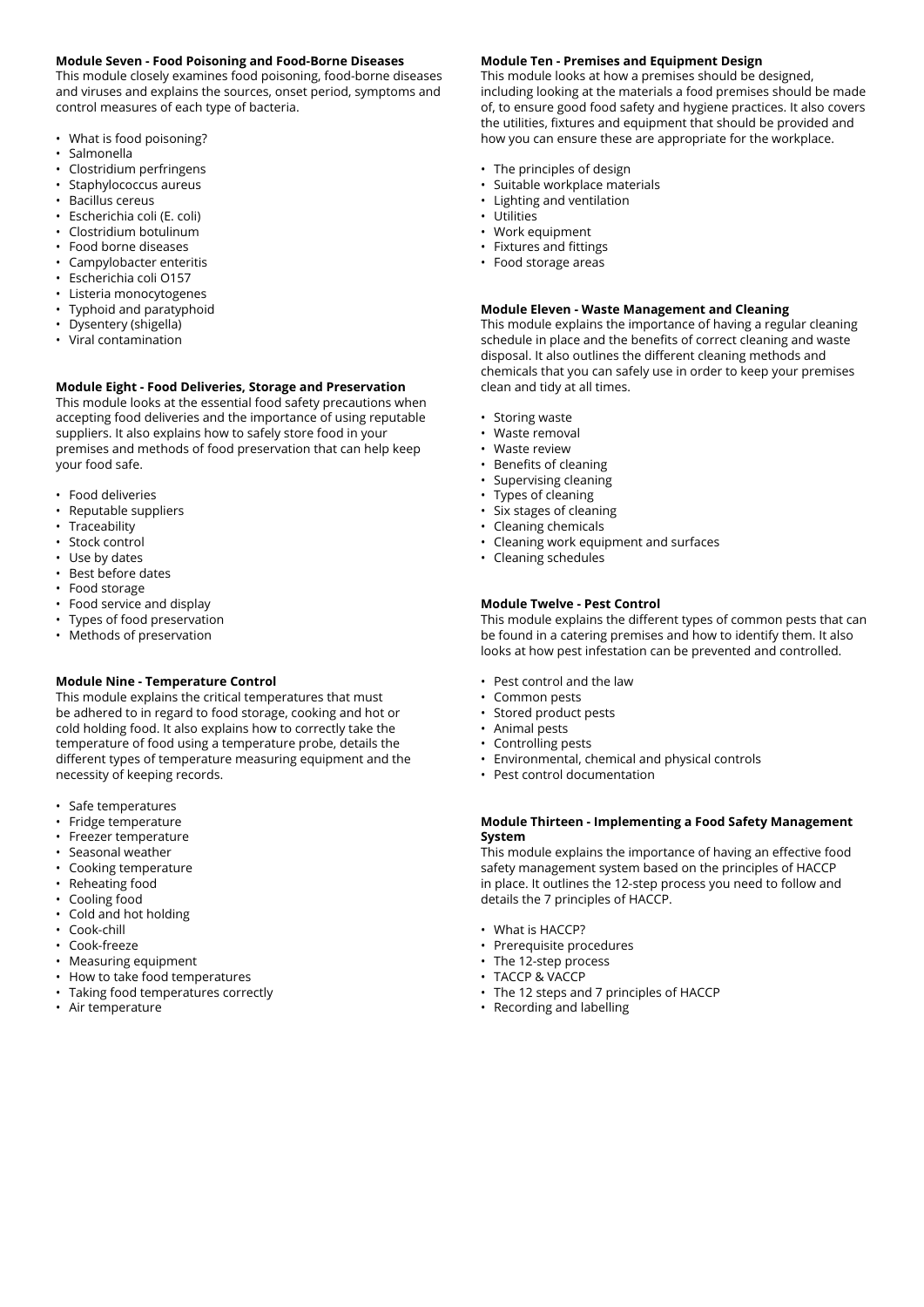# **Module Fourteen - Personal Hygiene**

This module explains the personal hygiene standards that all food handlers need to follow, including an animation that details the correct handwashing procedure. It also looks at how to report sickness and when staff should be excluded from food preparation areas.

- Why is personal hygiene important?
- Upholding and monitoring standards<br>• Standards of personal hygiene
- Standards of personal hygiene
- Handwashing
- Skin infections and wounds
- Sickness
- Returning to work
- Protective clothing
- Hair
- Jewellery and perfume
- Smoking and eating at work

# **Module Fifteen - Training Staff**

This module highlights the importance of training for all staff members and outlines the different levels and types of training available. It also explains the role that a supervisor or manager plays in the training of staff.

- Why is training important?
- Levels of training
- Staff induction training
- On-going training
- Staff training records
- Food safety culture and whistleblowing
- The role of management

# **Module Sixteen - Course Resources**

This module contains links to each of the resources included throughout the course that you can download and use in your own business or access to learn more information about the topics included.

- Downloadable resources
- Further training
- Further reading